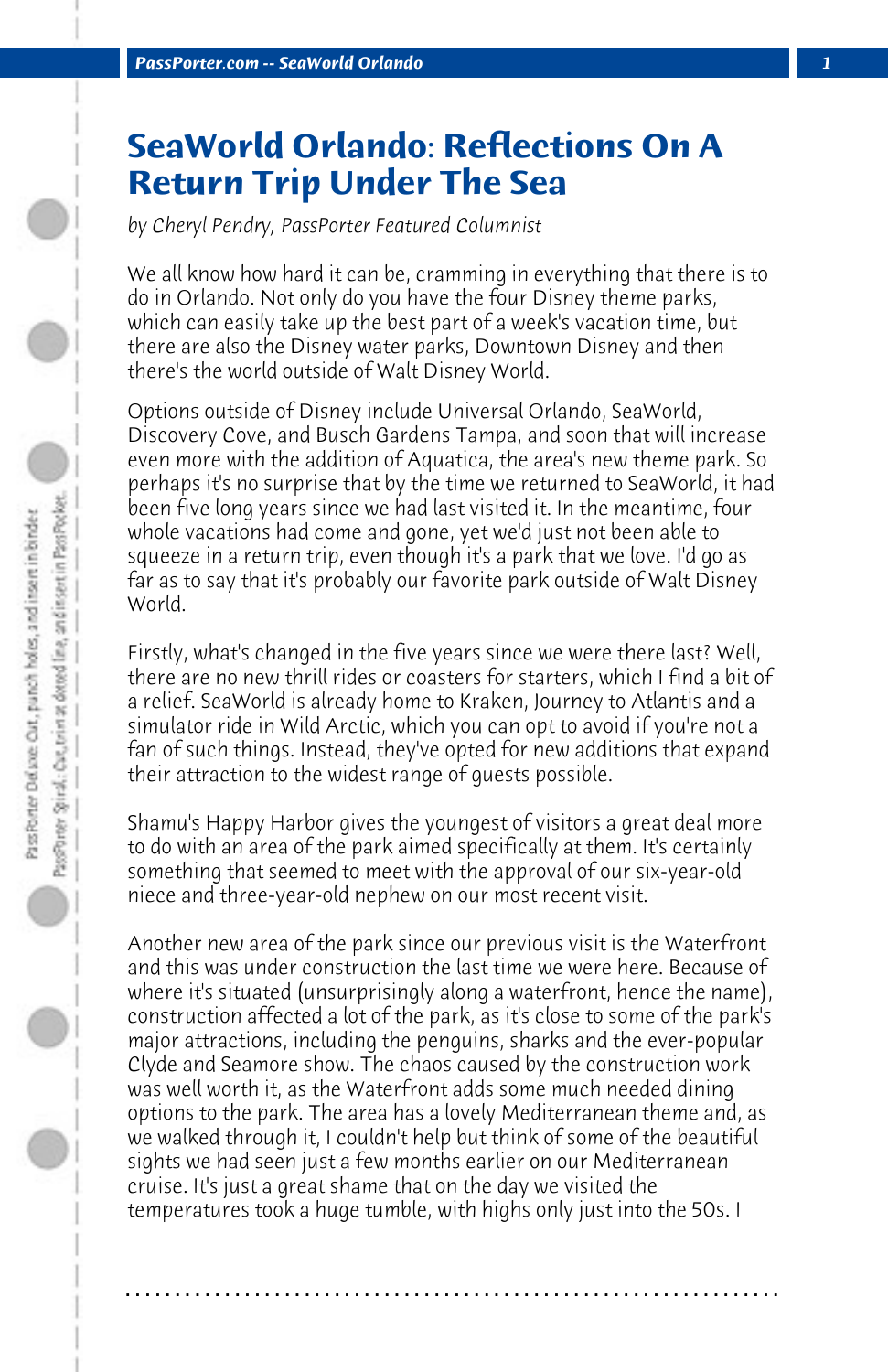could imagine on a warmer day there'd be nothing nicer than sitting outside on the Waterfront enjoying some food as you look at the superb views.

One of those views across the water is another of the newer additions to SeaWorld Orlando - and it's got to be the most striking one as well. Let's be honest, Shamu has been around at SeaWorld for as long as I - and probably most of you -- can remember. On my first visit to Orlando, when I was just eight, I clearly remember watching the Shamu show and being spellbound by the majesty of these beautiful animals and what they could do. That fascination remains with me today, but in keeping with many other people, having grown up with shows like this, it takes a lot more to wow me these days and no doubt SeaWorld realized that when they decided to completely revamp their main show.

The result is Believe and it's truly spectacular. Obviously designed to be more breathtaking and amazing than ever before, it succeeds. Perhaps it's so powerful because it relies on music, images, and the performance of the killer whales themselves. These animals not only look stunning, but the bond they clearly have with their trainers is one of themes running through the show, with the trainers becoming the stars alongside them -- and rightly so.

Whatever money SeaWorld spent on redesigning the show, it was worth every penny. I came away truly wowed by Believe and honestly do believe ... that it's something you must see when you visit. It's by far the best attraction at the park in my eyes and I'd almost go as far as to say that it's worth the price of admission alone, it's that good.

The rest of SeaWorld pretty much remains the same as our last visit here and that's no bad thing, as the animal exhibits are first class. If anything, we felt that there were more manatees and dolphins to be seen than on our previous visits, but maybe we just lucked out and saw more than usual. They pay a fine tribute to life in our seas, allowing you to take a unique peek into the world of animals such as penguins and sharks. There's no way you can call this place an aquarium and perhaps that's why I get disappointed every time we visit one, as they can never live up to somewhere like SeaWorld.

I always come back from SeaWorld feeling that there is so much to explore there, with so many beautiful animals that just don't get the attention from any other park, even though Disney tries with the Seas with Nemo and Friends at Epcot. It's a shame that it's been five years in between our visits to SeaWorld and this time, I'm hoping that we don't wait five years before returning, as it's a great way to spend a day whenever you're on vacation in Orlando.

**. . . . . . . . . . . . . . . . . . . . . . . . . . . . . . . . . . . . . . . . . . . . . . . . . . . . . . . . . . . . . . . . . .**